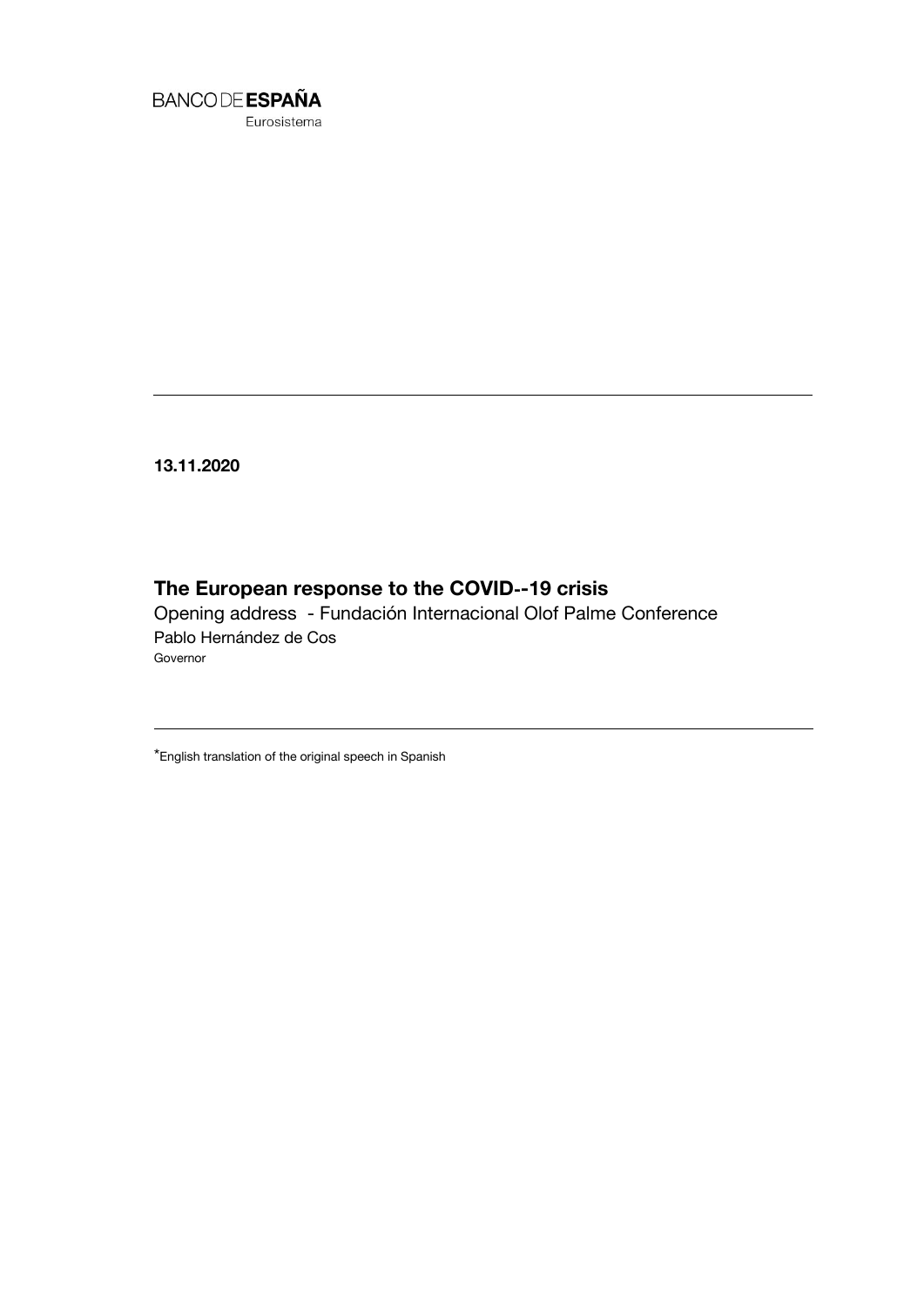## **Why joint European action was/is necessary**

As in the rest of the world, the COVID-19 outbreak has triggered in the euro area a health and economic crisis that is unprecedented in recent history. Against this backdrop, the economic policy response has had to be very forceful to mitigate the short-term economic effects and to prevent those effects from becoming persistent and affecting growth in the medium and long-term.

The fact that this crisis is global also means that a coordinated response among the different countries is more effective both in combating the pandemic and as regards the capacity to facilitate economic recovery for all. The need for a coordinated response is particularly evident for European Union (EU) Member States, given the very high level of economic and financial interconnectedness. This is especially true in the euro area, because it shares a common currency, which increases both the economic benefits of joint action and the negative consequences of possible inaction.

Although the shock triggered by the pandemic is global, this crisis is affecting the EU unevenly, reinforcing the reasons for acting jointly at the supranational level.

Several dimensions of heterogeneity are particularly significant in this setting. First, the crisis associated with the pandemic is having a highly significant heterogenous impact at sectoral level. Thus, the euro area countries that are being the hardest hit are those where the most affected sectors have a greater weight (in particular those relating to services requiring greater social interaction).

Second, the recent increase in national public debt levels is unprecedented. Despite being widespread, this is having a more intense impact on the countries that were hardest hit by the crisis, some of which also had a less fiscal room for manoeuvre prior to the spread of the virus, which could limit the responsiveness of national fiscal policy.

Similarly, this uneven impact has interrupted the correction of the external imbalances recorded since the end of the financial crisis. Specifically, the five euro area countries with a greater external imbalance measured by the net international investment position, i.e. the five countries with the highest level of net foreign liabilities, posted a tourism surplus of nearly 6% of GDP in 2019. The impact of the pandemic on these flows, which largely came to a halt in 2020, was very significant. In many cases this will lead to a reversal of the correction process I mentioned previously and it could increase imbalances within the Monetary Union.

Given the current degree of integration in the area, adverse developments in one country will have negative consequences, in terms of activity and employment, on all the others. As became evident in the previous crisis, financial fragmentation problems will adversely affect not only the economic development of countries penalised in the financial markets, but also that of the EU as a whole.

Therefore, joint action enabling the crisis to be tackled on comparable terms by all European countries will help shorten its duration and protect the productive system for each and every one of the countries in the area. This is also essential to ensure a uniform and robust recovery.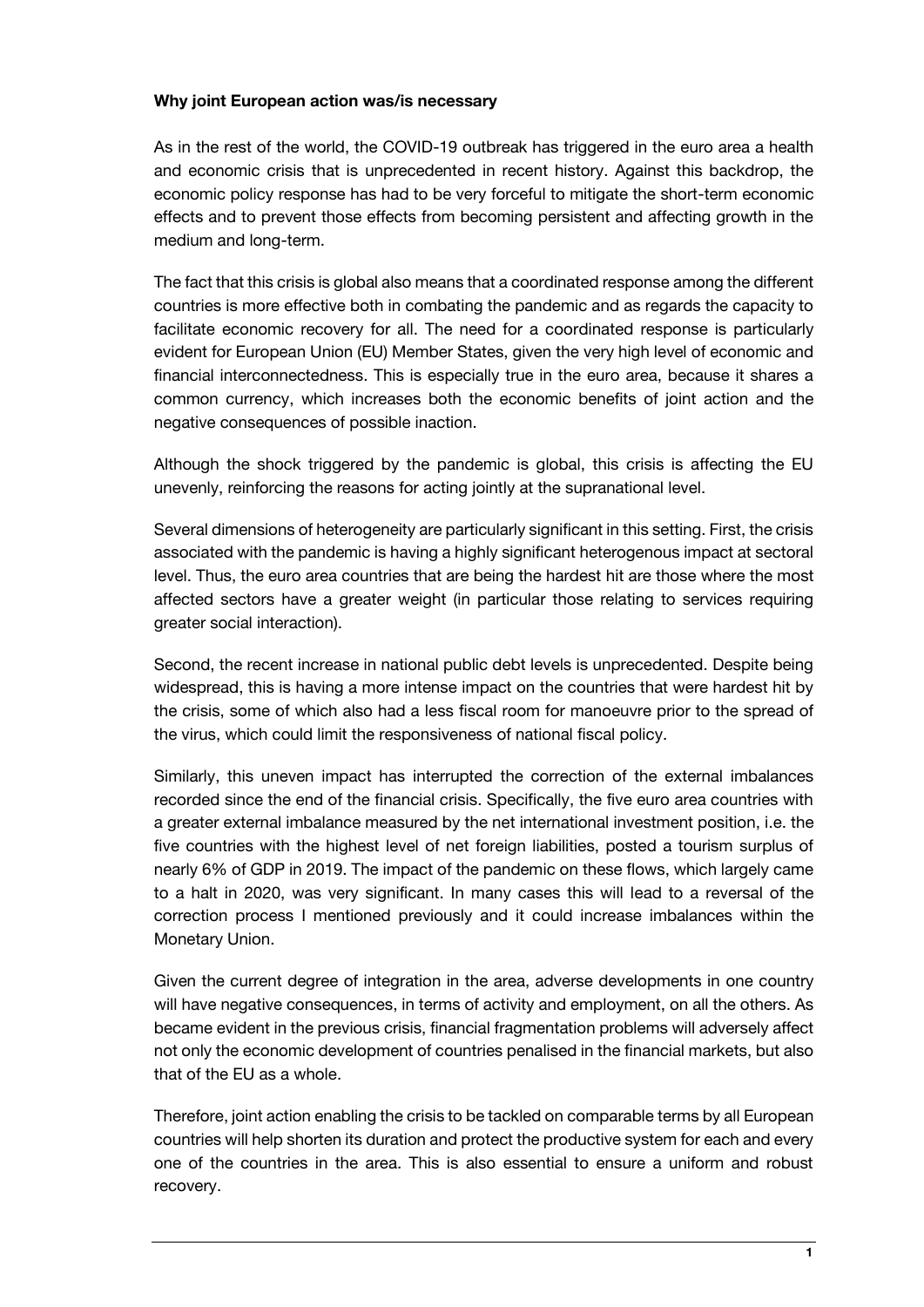Such common action is particularly justified against the backdrop of this crisis, whose origin is a fully exogenous shock that is not related to the existence of prior macroeconomic imbalances. To some extent, this asymmetric impact is the result of the pattern of productive specialisation among countries, itself a product of the workings of the single market. In this regard, protecting the single market also means preventing excessive economic disparity among the members.

These arguments justify the forceful response given by the area's economic authorities, at national and European scale, in the face of the economic challenge deriving from the pandemic. Another particularly important and positive aspect has been the high degree of coordination (in many cases implicit, albeit effective) between the different policies and decision-making spheres at global, European and national level.

I will now briefly describe this response in the fields of monetary, prudential and fiscal policy. Lastly, I will comment on certain aspects relating to the architecture of the euro area that are still outstanding and should be addressed promptly, also with the aim of adequately tackling the consequences of this crisis.

## **Monetary policy**

1

Since March the ECB has deployed a broad package of measures to mitigate the impact of the pandemic on the economy of the euro area.

From the start, the ECB faced three important challenges deriving from the pandemic: first, stabilising the financial markets throughout the euro area to avoid financial fragmentation between countries; second, protecting the supply of bank lending, which is especially important to provide financing for households and small and medium-sized enterprises; and third, neutralising the downward pressures on the medium-term inflation outlook generated by the COVID-19 crisis, in accordance with our price stability mandate.<sup>1</sup>

In light of the situation, a series of decisions, which can be grouped into two large blocks, were adopted.

As regards the first block, the ECB approved a broad battery of measures to provide liquidity to banks so that they, in turn, would continue to grant credit to households and firms. The measures included substantially improving the conditions of our targeted longer term refinancing operations (TLTRO) and easing the collateral eligibility criteria for banks in the ECB's refinancing operations, thus increasing the volume of funds they may obtain on such operations.

These measures have been highly successful. In the June TLTRO operation, participating banks received liquidity for an amount of  $\epsilon$ 1.3 trillion, an all-time high in the Eurosystem's refinancing operations. More importantly, the available evidence suggests that participating banks (both Spanish banks and those in the euro area as a whole) have used a significant portion of the funding received to continue to provide credit to the real economy.<sup>2</sup>

<sup>&</sup>lt;sup>1</sup> See the speech delivered by the Governor of the Banco de España "The role of the European Central Bank's monetary [policy in the COVID-19 crisis](https://www.bde.es/f/webbde/GAP/Secciones/SalaPrensa/IntervencionesPublicas/Gobernador/hdc011020en.pdf)", October 2020.

<sup>&</sup>lt;sup>2</sup> See, for example, the Bank Lending Survey (BLS) fo[r October.](https://www.ecb.europa.eu/stats/ecb_surveys/bank_lending_survey/html/ecb.blssurvey2020q3~a04de75e7f.en.html#toc2) For a summary of the results of the survey for the Spanish banks participating in the survey see Á. Menéndez Pujadas and M. Mulino (2020), [«The October 2020 Bank Lending](https://www.bde.es/f/webbde/SES/Secciones/Publicaciones/InformesBoletinesRevistas/BoletinEconomico/20/T2/descargar/Files/be2002-ite.pdf)  [Survey in Spain»](https://www.bde.es/f/webbde/SES/Secciones/Publicaciones/InformesBoletinesRevistas/BoletinEconomico/20/T2/descargar/Files/be2002-ite.pdf), Analytical Articles, *Economic Bulletin,* 4/2020, Banco de España.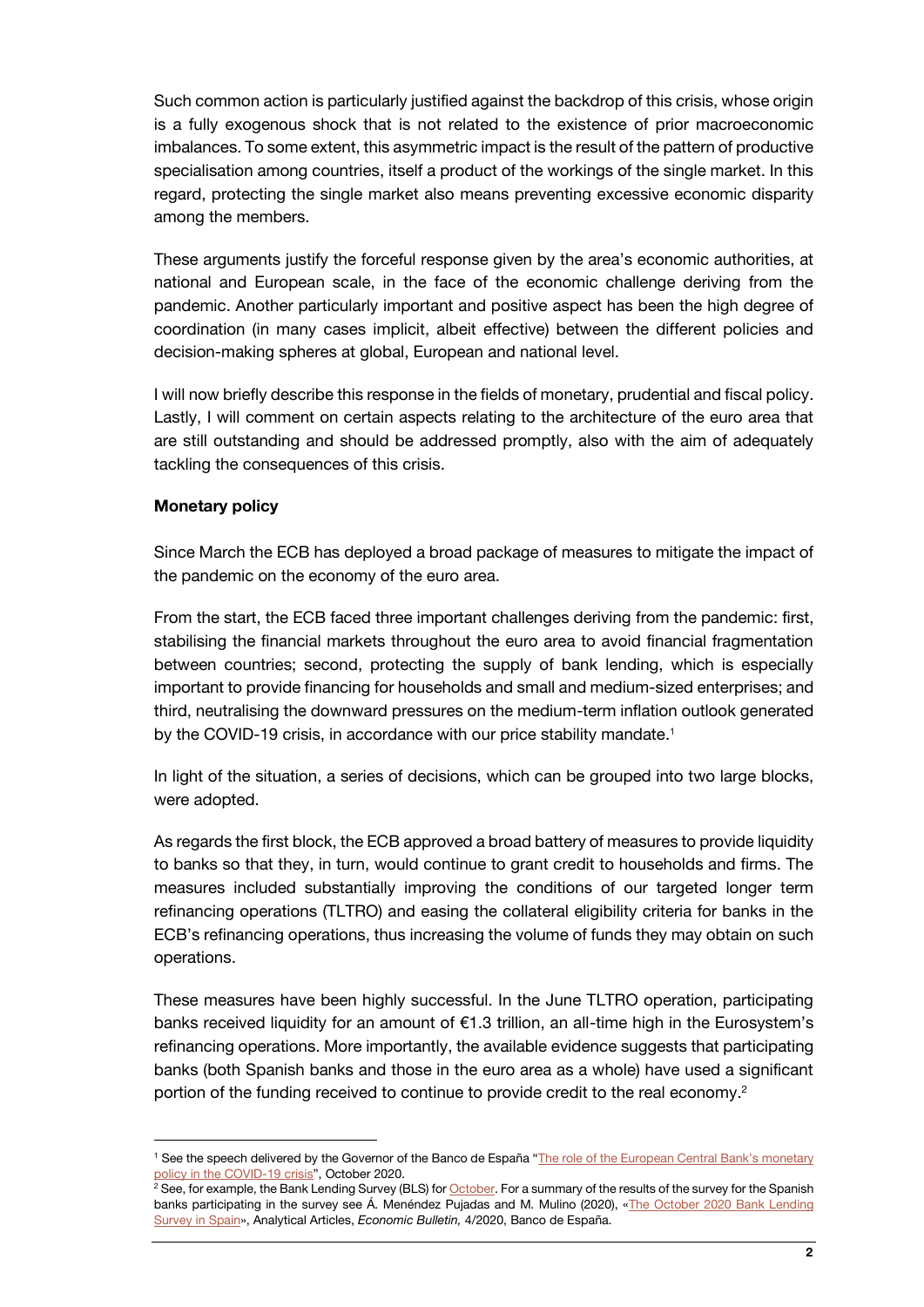The second block of measures related to asset purchase programmes. Since late February, financial conditions had tightened in the euro area, with both corporate and sovereign risk spreads widening considerably. This spread widening in the euro area was uneven: countries that started from weaker fiscal positions, with higher debt levels, and those that were most affected by the first wave of the pandemic experienced a much more pronounced increase in their financing costs. This cross-country financial fragmentation was a challenge for the transmission of a single monetary policy throughout the euro area, and even posed a threat of a repeat of the 2012 sovereign debt crisis.

In this context, in March the ECB announced the launch of the pandemic emergency purchase programme (PEPP). It was initially announced that the programme would have an envelope of €750 billion, which was expanded in June to €1.35 trillion, extending the horizon of purchases to at least June 2021. The main difference from previous programmes is that, under the PEPP, asset purchases are conducted in a flexible manner, allowing fluctuations in their distribution over time, among jurisdictions and across asset classes, with a view to preventing fragmentation in monetary policy transmission.

Today we can say that the PEPP has been clearly successful in curbing financial market deterioration in all euro area countries. This is particularly visible in sovereign yields, which are now close to their pre-crisis levels, but it may also be perceived in other market segments such as corporate debt.

This decline in the cost of sovereign debt has provided fiscal authorities in all countries in the area with room for manoeuvre, enabling them to deploy unprecedented measures to sustain the income of households and firms.

What can we say about the current situation?

We are witnessing a recovery that is still partial, uncertain and uneven across countries, sectors and individuals. For instance, in aggregate terms, the level of GDP in the euro area in the third quarter was still 4.3% below that of the fourth quarter of 2019. By country, output loss among the four largest economies in the euro area was more pronounced in Spain (- 9.1%) than in Italy, France and Germany (with drops of 4.5%, 4.1% and 4.2%, respectively).

There is also much uncertainty about the intensity of the recovery in the final months of the year, in view of the recent course of the pandemic in Europe. The short-term indicators available, such as the PMI for October, among others, point to a slowdown in the growth of activity in the euro area in the fourth quarter. Most worrying is that the widespread implementation of new measures to contain the health crisis could lead to a significant additional slowdown or even a contraction, at least in certain countries or sectors.

Therefore, the outlook for the euro area economy continues to be highly uncertain and the risks are tilted to the downside.

Specifically, the ECB's latest projections, dating from end-September, envisage a baseline scenario where the prolongation over the coming quarters of the improvement seen since May would not prevent the area's GDP from declining by 8%, followed by a recovery of 5% in 2021. Achieving these figures appears to be called into question, since one of the assumptions of this baseline scenario is that the epidemiological situation will not worsen in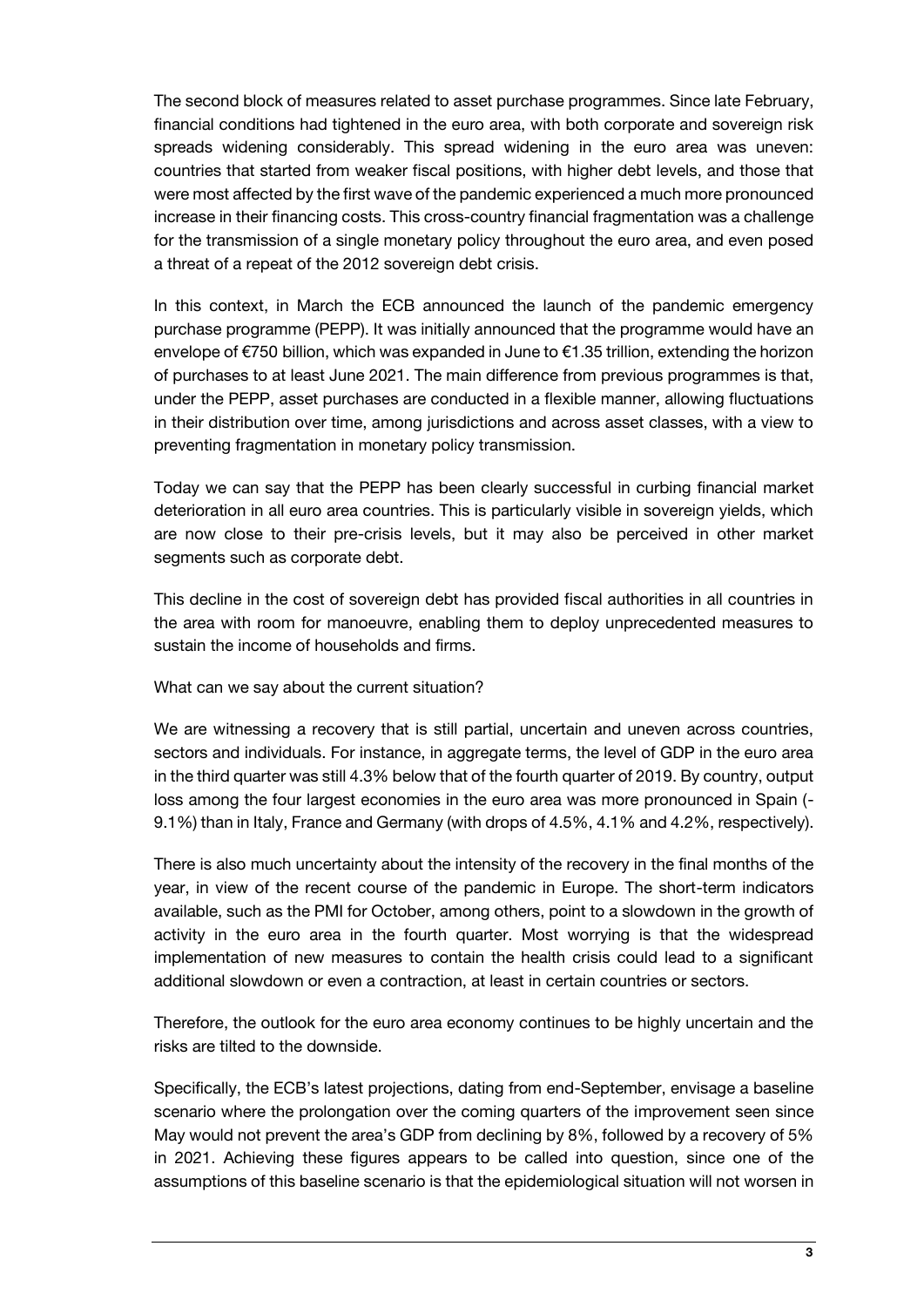the short term, something which developments since the projection cut-off date seem to be disproving.

As regards the inflation outlook for the euro area, the ECB expects a very modest rise this year of only 0.3%, increasing to 1% in 2021 and 1.3% in 2022, far from the medium-term price stability target. Inflation in recent months surprisingly moved clearly downwards (to stand at -0.3% in October, according to the CPI leading indicator published by Eurostat), mainly in respect of the performance of services and non-energy industrial goods prices, which were weighed down by the relative weakness of demand. As a result, core inflation in the area stands at an all-time low of 0.2%. All of this would be consistent with even more modest inflation rates in the coming quarters than those forecast in the September projections exercise.

The worsening course of the pandemic, the drastic new containment measures and the impact this may have on the already fragile economic outlook and on the medium-term inflation forecast (already far below target), have led us to make a clear announcement, following the latest meeting of the ECB's Governing Council, of our willingness to recalibrate in December the tools to deal with the situation, ensuring accommodative financial conditions and counteracting the impact of the pandemic on the inflation outlook.

Amid such a high level of uncertainty as the current one, the best possible contribution economic policy can make is to provide confidence and certainty. In the case of monetary policy, this means ensuring accommodative financial conditions for all economic agents for as long as necessary. In view of how the pandemic is unfolding and its economic effects, we clearly need more time now than what we projected just a few months ago. It is also important that we retain flexibility in the execution of our programme during this longer period to avert any financial fragmentation problems associated, for example, with the aforementioned heterogenous effects of the crisis. The ultimate goal of all this is to fulfil our price stability mandate, always understood in a symmetrical manner.

## **European prudential policy**

As regards financial prudential policy, the European authorities with prudential competencies – the ECB, the European Banking Authority, the European Systemic Risk Board and the Single Resolution Board (SRB) – have adopted numerous decisions during this crisis. Their principal aim is that the financial system should contribute to overcoming the crisis. The decisions have been taken in coordination with the national and international authorities (the Banco de España in Spain's case and the Basel Committee on Banking Supervision (BCBS), respectively).

It should be stressed that the improvements made by the banking sector in the past decade to the quality of its balance sheet and insolvency levels have left it better placed to absorb this crisis and to continue providing the financing the economy needs. In this respect, I would highlight the effect of the far-reaching international financial reform. So far, the reform has allowed the financial system to act as a mitigating as opposed to an amplifying factor of the impact of this crisis. This should remind us of the importance of having a sound banking sector, shored up by prudent global regulatory standards.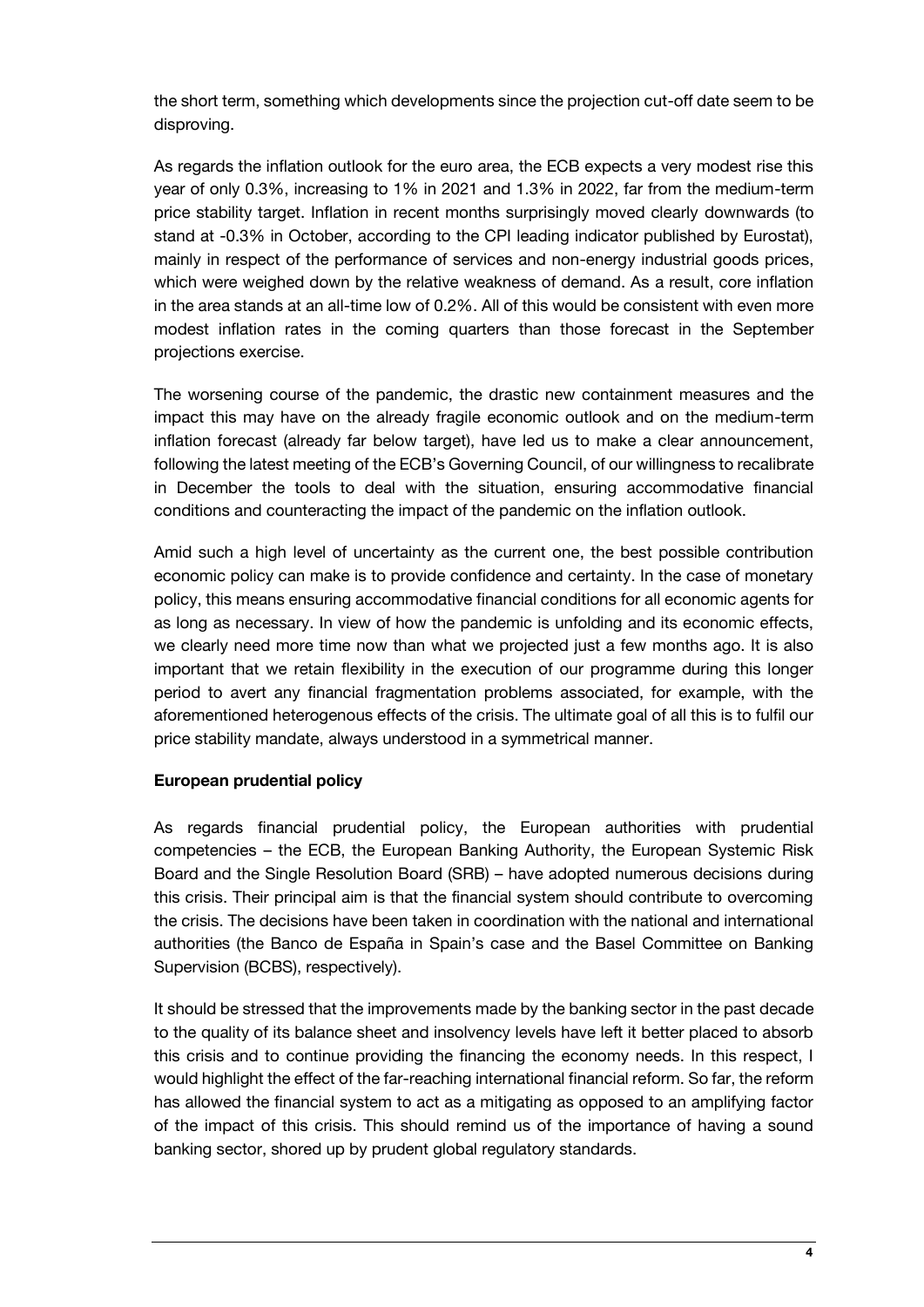Yet it is clear that the unprecedented crisis caused by the pandemic has increased the credit, market and operational risks the banking sector faces.<sup>3</sup> Precisely with the aim of mitigating and managing these risks, the European authorities have adopted various measures which, once more, have complemented those taken by the national fiscal and monetary policy authorities.

First, supervisory processes have been adapted to release banks' operational resources, gearing them to ensure business continuity. And, in turn, all those regulatory changes entailing increased requirements for banks have been postponed. In this connection, the BCBS has decided to delay the implementation of Basel III by a year. In any event, the BCBS has confirmed all jurisdictions' commitment to full, consistent and timely transposition of Basel III under the new calendar.

Second, aspects of the accounting regulations in force for the calculation of credit risk have been clarified, with the aim of preventing excessive procyclicality. As a counterpoint to this, it is necessary to prevent (particularly against the background of the prolongation of the crisis) a misuse of this flexibility from leading to inappropriate accounting practices that translate into a delay in the recognition of the effective impairment of certain credit exposures. Here, supervisory guidelines should be followed; these establish that the measures adopted in this area should not hamper the measurement of effective impairments and reasonable provisioning for credit risk, and they should afford banks the necessary incentives for maintaining adequate standards.

Third, the authorities have ruled that banks may effectively use the capital buffers available to absorb unexpected losses. It has also been announced that banks will have a lengthy period for the subsequent reconstruction of these buffers, in the event they are used.

Fourth, the European financial authorities, including the Banco de España, have recommended that banks temporarily eliminate dividend payouts and that they apply prudent criteria in the variable remuneration of their staff. The aim is to channel the resources generated towards strengthening their capital positions. These measures will be reviewed before the end of the year. In any event, however, banks' dividend payout and staff remuneration policy should continue to be highly prudent until the current uncertainty clears and a sound economic recovery takes root.

Fifth, there has been a regulatory reform of capital requirements (known as Quick Fix). The fix includes permanent measures, such as adapting the SME support factor in the calculation of risk-weighted assets, and temporary measures, such as the application of a prudential filter to changes in the value of sovereign debt instruments. As a result, banks' shock-absorption capacity has been enhanced and, in turn, assistance has been given to financing to firms and to the investments that may be most affected.

This response by the prudential authorities, along with the monetary and fiscal policy measures adopted, has allowed the initial impact of the shock to be absorbed, it has smoothed the provision of credit to the economy and it has prevented the materialisation of

1

<sup>&</sup>lt;sup>3</sup>See the speech by the Governor of the Banco de España "Retos y políticas para la estabilidad financiera ante la [pandemia](https://www.bde.es/f/webbde/GAP/Secciones/SalaPrensa/NotasInformativas/20/presbe2020_25en.pdf)", October 2020.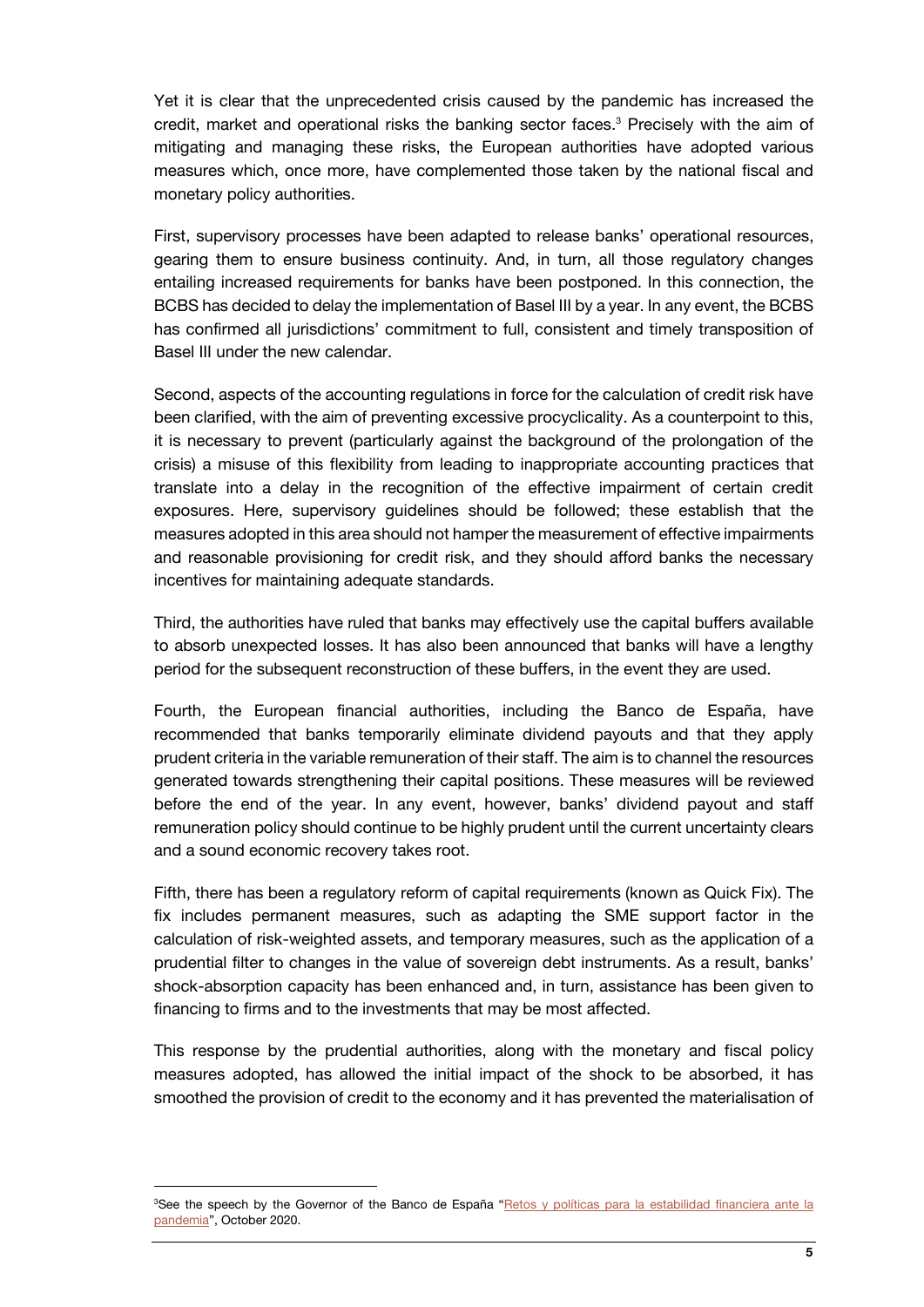a systemic risk in the financial system that would have heightened the crisis further and made it more persistent

Looking ahead, however, set against the uneven and uncertain recovery I described earlier we cannot rule out two outcomes: that the risks identified materialise, and that their impact and persistence are greater than expected. In this respect, the economic and supervisory authorities must continue to closely monitor banks and financial markets so that they may continue providing the necessary flow of credit to the economy. We must continue adopting measures to mitigate the risks and, naturally, we must stand ready to respond appropriately should these risks materialise. In the banking area, this response can only be pan-European, given the commitment to the Banking Union and the need to avoid the financial fragmentation problems that might stem from an exclusively national response.

## **European fiscal policy**

l

The ECB's monetary policy measures and action taken by the regulatory authorities have been forceful, aimed at delivering a common, truly European, response to the economic crisis associated with the pandemic. The same can be said of fiscal policy, and I would now like to turn to the main aspects of the European fiscal policy response.

First, the European financial safety net has been strengthened, with easily accessible funds that are subject to minimum requirements. These measures include the SURE instrument and the ESM credit line, which have two advantages: one, as a way of distributing the costs arising from the crisis, in an environment in which the EU as a whole can raise finance at much lower rates than those of many individual Member States, owing to its high credit rating and, two, they are a mechanism of last resort should financial conditions tighten.

Second, the European response centres on the creation of Next Generation EU (NGEU), a temporary recovery fund additional to the EU's multiannual budget for 2021-2027. The fund introduces important elements with a view to sharing efforts towards economic recovery. Some of these are unprecedented, such as the large-scale issuance of supranational European debt to finance reform and investments in the Member States hardest hit by the pandemic.<sup>4</sup>

Let me refer to some of the features that make this fund a key step in European construction.<sup>5</sup>

Unlike the multiannual budget, which is funded through contributions by Member States and some common taxes, the new fund will be financed through debt issuance on capital markets by the European Commission. The maximum amount issuable (around €800 billion at current prices) is unprecedented at supranational level, particularly taking into account that the fund will be mainly used (42% of the total) for direct grants to Member States. If all these instruments are brought to bear, the EU's supranational debt would double, boosting the amount of safe assets available in Europe, since the fiscal impulse in countries with

<sup>4</sup> See M. Delgado-Téllez, I. Kataryniuk, F. López-Vicente and J. J. Pérez (2020), *[Supranational Debt and Financing Needs](https://www.bde.es/f/webbde/SES/Secciones/Publicaciones/PublicacionesSeriadas/DocumentosOcasionales/20/Files/do2021e.pdf)  [in the European Union,](https://www.bde.es/f/webbde/SES/Secciones/Publicaciones/PublicacionesSeriadas/DocumentosOcasionales/20/Files/do2021e.pdf)* Occasional Papers, No 2021, Banco de España.

<sup>&</sup>lt;sup>5</sup> See [Parliamentary testimony: presentation by the Governor of the Banco de España, Annual Report 2019.](https://www.bde.es/f/webbde/GAP/Secciones/SalaPrensa/IntervencionesPublicas/Gobernador/Arc/Fic/hdc061020en-g.pdf) October 2020.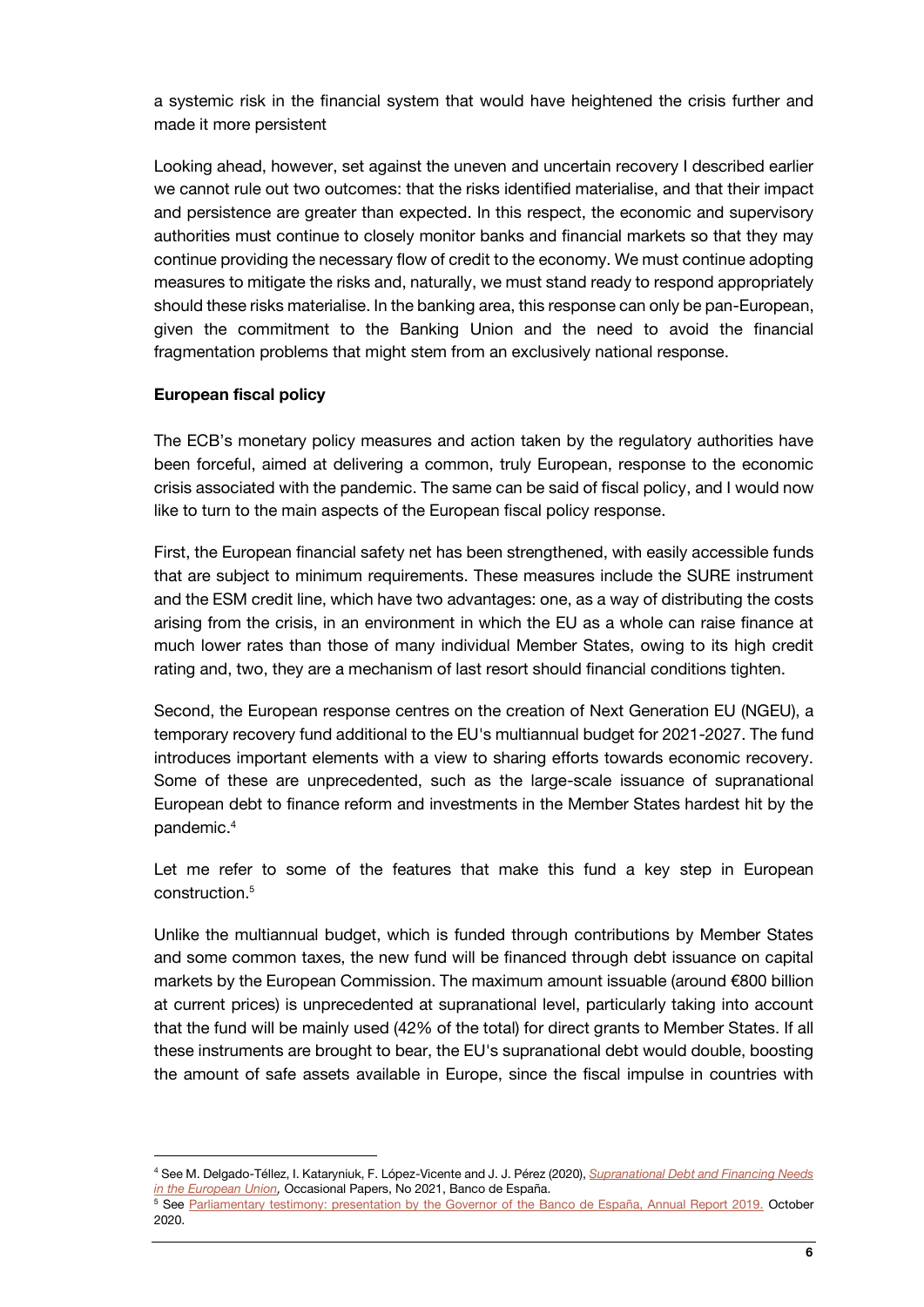lower credit ratings would be funded through "safe" debt. Moreover, reducing aggregate risk in this way would facilitate monetary policy implementation.

In the long term, a deeper supranational debt market could contribute to greater banking and capital market integration, and would pave the way for the future implementation of monetary policy, as there would be a safe benchmark common to all countries. In addition to the aggregate effect, the steps taken to press ahead institutionally in the EU tend to bring about positive effects on the financial markets and, in particular, on the sovereign risk premia,<sup>6</sup> which tend to decline as these agreements are perceived as a guarantee of continuity and further strengthening of the European project, thus contributing to reducing the high level of geographical heterogeneity in financing conditions.

The funds obtained through the issuance of supranational debt will be used to tackle the effects of the COVID-19 crisis and to prepare the European economy for future challenges. More than half the funds are expected to be used in two priority areas: digitalisation and the environmental challenge. To access these funds, countries must design recovery and resilience plans containing specific proposals for projects aligned with the particular country recommendations made in the context of the European Semester.<sup>7</sup>

To assess the impact of these funds, we must turn our attention to some of the aspects that are yet to be clearly defined. Specifically, there are four sources of uncertainty, the response to which will be crucial to determine the fund's capacity to boost economic activity: the amount to be disbursed, the schedule for implementation of the projects, the type of projects to which the resources will be allocated and, lastly, how the loans envisaged in the agreement will be used.

Regarding the amount to be disbursed, it is important to set in context the sheer scale of the resources that the NGEU programme could potentially make available to a number of European countries, including Spain. Specifically, the portion taking the form of grants would alone approximately triple the entire general government's investment expenditure in 2019. Since countries risk facing difficulties when it comes to absorbing such a huge volume of funds, it is vital that bottlenecks are reduced at all levels of government, and that effective and swift public tender processes are designed.

Absorption is not only an issue at country level, linked to the traditional capacity to allocate the EU funds received, mostly by regional public sector entities. In this case, there is an added dimension. It should be taken into account that all countries are going to implement, over similar time frames, projects in specific, highly specialised areas, largely relating to digitalisation and preparing for and mitigating climate change. This could lead to countries (and different levels of government within countries) competing for suppliers with sufficient technological capacity to carry out the projects, and to some capitalisation of the European funds by technology firms outside the EU, which would, in part, limit their positive domestic effects. In this context, coordination between countries and levels of government within each country can give the projects to be implemented greater economic stimulus and coherence, harnessing economies of scale and spillover effects between regions.

l

<sup>6</sup> See I. Kataryniuk, V. Mora-Bajén and J. J. Pérez (2020), *EU deepening and sovereign debt spreads: how relevant is the "political space"?* Occasional Paper, Banco de España, forthcoming.

 $^7$  See P. García-Perea, A. Millaruelo, V. Mora-Bajén and M. Sánchez Carretero (2020), "The 2020 European Semester and the specific recommendations for Spain", Economic Notes, *Economic Bulletin*, Banco de España (forthcoming).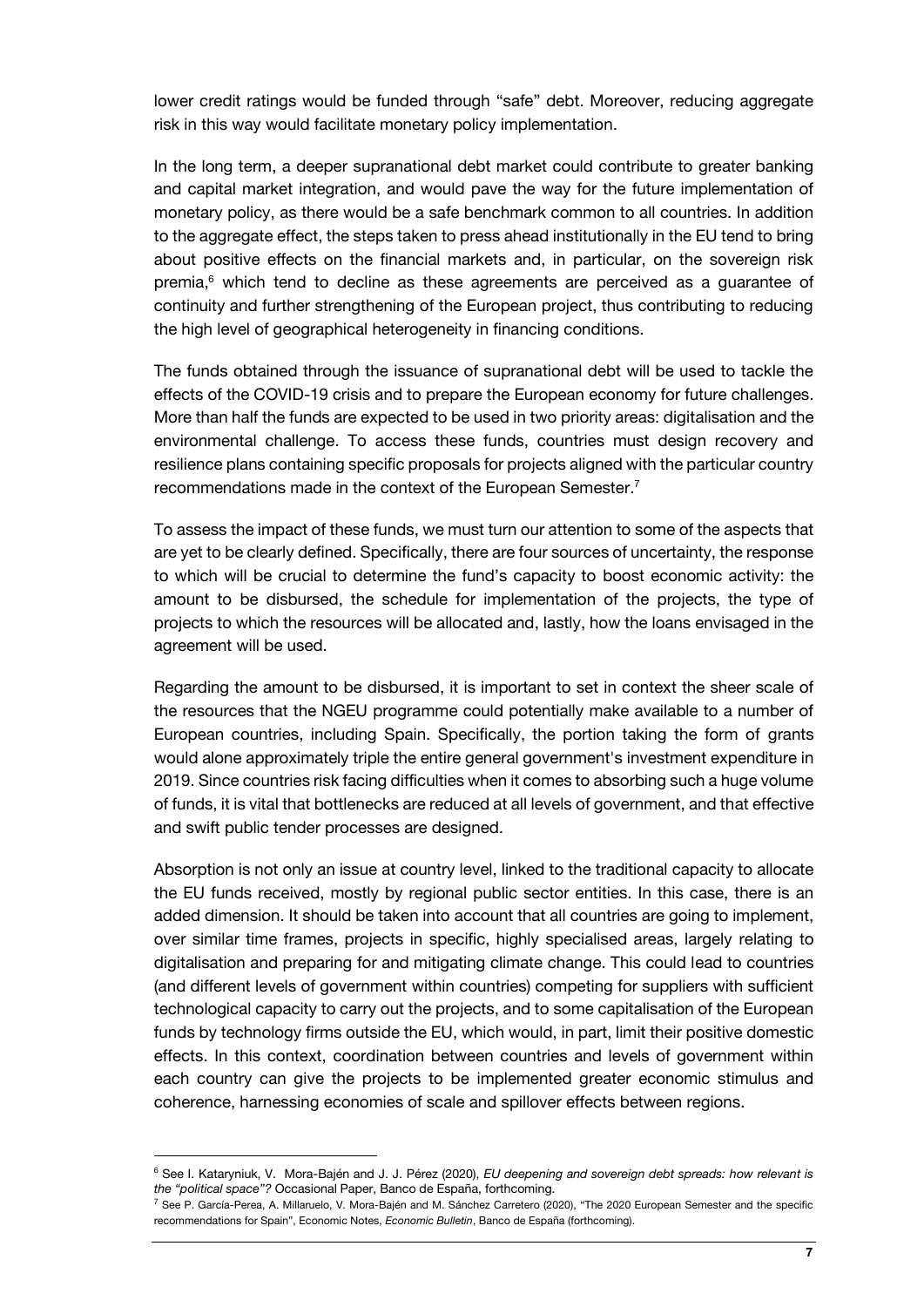The second source of uncertainty concerns the schedule for project implementation. The academic literature has identified that one of the main problems posed by public investment as a mechanism for providing cyclical momentum is the delay in its implementation, which is greater in the case of large projects. Although this may be of less importance in the long term, it is fundamental in the short term if the fund is to contribute to economic recovery (that is, to closing the output gap caused by the pandemic).

Thirdly, the macroeconomic impact of the funds received (that is, the fiscal multiplier, which measures how much economic activity is generated by each euro spent) will also depend both on the overall economic situation and on the nature of the projects approved. Both the theoretical models and the empirical evidence available indicate that public investment expenditure has a larger and more enduring impact on activity than that of spending in other areas, such as government consumption or transfers to households.<sup>8</sup> This is so, inter alia, because, in addition to increasing demand for goods in the short term (as occurs in other cases), public investment also helps to expand the economy's productive capital stock and, therefore, to support medium and long-term growth.<sup>9</sup>

In any event, the timing of the impact of public investment on activity hinges on the nature of the projects receiving the investment. For instance, although the effects of R&D expenditure are higher in the future, they may take longer to materialise than with other public investment projects.

Consequently, it is of vital importance that the selection of these projects is such that the magnitude of their impact on economic activity and public finances is maximised; this would be fostered by structuring the distribution of the funds around a plan of structural reforms designed to strengthen the economy's long-term growth.

As for the distribution of the funds between direct grants and loans, it should be noted that direct grants have a greater impact on activity, allowing for an increase in public spending not matched by an increase in debt, which is what occurs with loans. The latter are particularly useful when there is a greater difference between the cost of financing of a country's public sector and that of the EU. Currently, the difference between the cost of EU 10-year debt and Spanish Treasury debt ranges from 50 to 80 basis points. Thus, there would be a saving of approximately €5 million for every €1,000 millions of EU loans replacing long-term Treasury issues.

However, we should not overlook the fact that the NGEU is mainly useful in the medium term. In the short term, the delays in approving the fund and in the implementation of

j

<sup>&</sup>lt;sup>8</sup> Indeed, the consensus reached by virtually all empirical evidence is that the medium-term public investment multiplier effect would be higher than 1, whereas that of spending on government consumption or benefits would be less than 1. See V. Ramey (2019), [«Ten Years After the Financial Crisis:](https://www.aeaweb.org/articles?id=10.1257/jep.33.2.89) What Have We Learned from the Renaissance in Fiscal [Research?»](https://www.aeaweb.org/articles?id=10.1257/jep.33.2.89)*, Journal of Economic Perspectives,* vol. 33(2), pp. 89-114, for a review of the existing evidence. Nevertheless, the estimates are subject to a particularly high degree of uncertainty. Thus, for instance, A. Abiad et al. (2016), [The](https://reader.elsevier.com/reader/sd/pii/S0164070416300374?token=11D2454FC068F7124D2847F95BFE728C25BB21EA0AA5A39937D3DD00746289F342378EFD3C632E80B1E22AC50EF198AB)  [macroeconomic effects of public investment: Evidence from advanced economies,](https://reader.elsevier.com/reader/sd/pii/S0164070416300374?token=11D2454FC068F7124D2847F95BFE728C25BB21EA0AA5A39937D3DD00746289F342378EFD3C632E80B1E22AC50EF198AB) Journal of Macroeconomics 50: 224- 240, estimates a public investment multiplier of 1.4 after four years for a group of advanced economies. Further, the estimated value could nearly double if the investment is made in highly efficient projects or during periods of low economic growth. Conversely, other studies find that the public investment multiplier cannot, in the short term, exceed a value of 0.6, especially in cases of short-run fiscal stimuli (see M. Alloza and C. Sanz (2020)[, Jobs Multipliers: Evidence](https://onlinelibrary.wiley.com/doi/abs/10.1111/sjoe.12428)  [from a Large Fiscal Stimulus in Spain,](https://onlinelibrary.wiley.com/doi/abs/10.1111/sjoe.12428) forthcoming in the Scandinavian Journal of Economics).

<sup>&</sup>lt;sup>9</sup> This multiplier effect largely depends on the degree of complementarity between public and private investment. See Box 5.2 of the *Annual Report 2019* [of the Banco de España](https://www.bde.es/f/webbde/SES/Secciones/Publicaciones/InformesBoletinesRevistas/BoletinEconomico/19/T2/descargar/Files/be2002-ite.pdf) for a detailed analysis of the channels through which public investment supports medium and long-term growth. One of the channels accounting for the high public investment multiplier, even in the short term, rests on the idea that, as it is more powerful in the medium and long term, rational agents consider it in their decisions.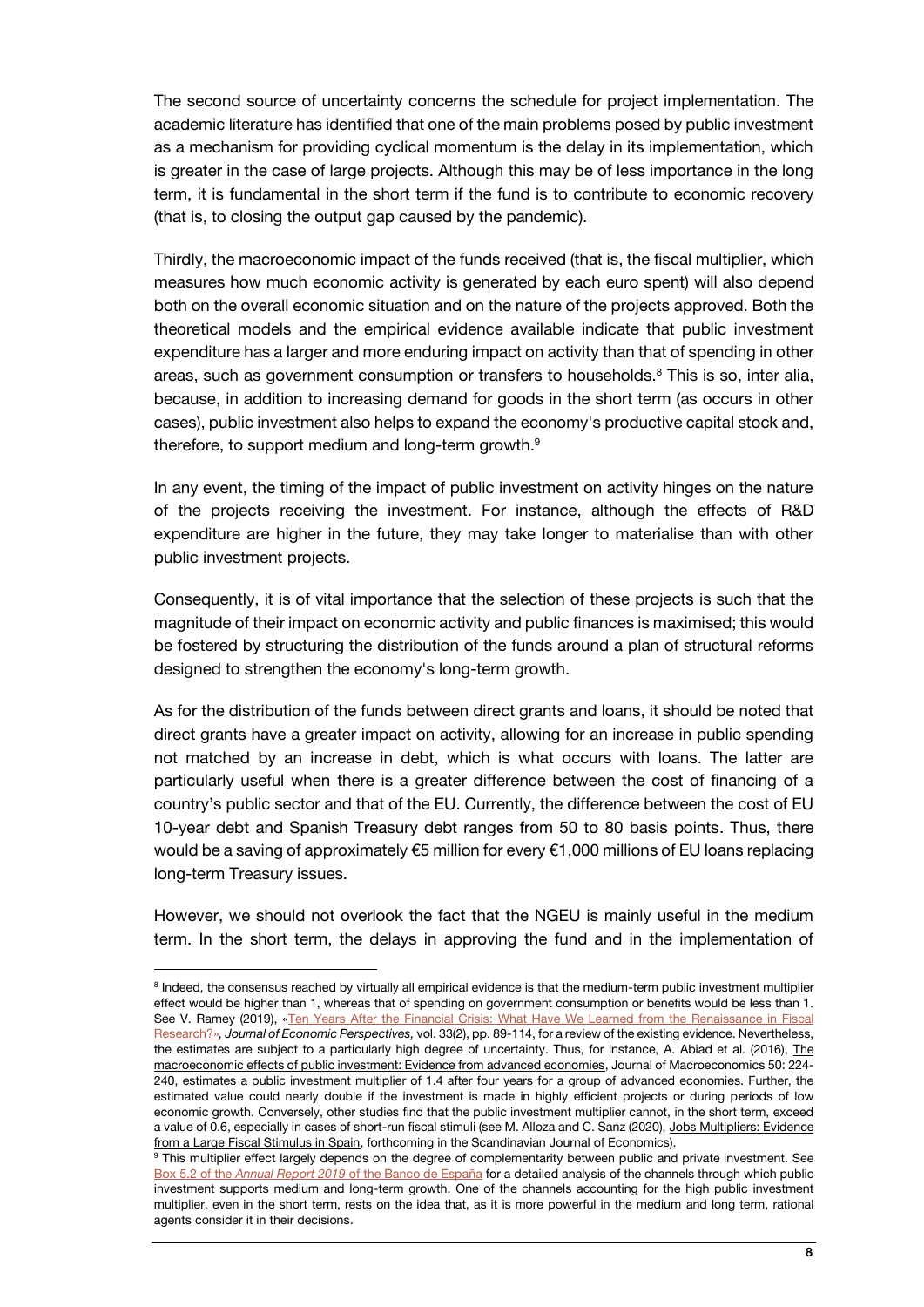projects mean that the main mechanism for financing the public deficit continues to be traditional access to markets.

An aspect I would like to underscore regarding the economic policy response to date is the high degree of complementarity of the measures adopted by the different authorities. If the ECB's response and the decisions of the European Council have enabled governments to expand the scope for fiscal action, it is the action taken by the latter and the ECB itself that has been vital for guaranteeing liquidity and reducing risk for non-financial corporations. This, along with the decisions taken by micro and macroprudential authorities and the ECB, has helped sustain the flow of credit to economic agents. It is very important that this degree of complementarity is maintained in the future.

#### **Outstanding European architecture reforms**

This crisis has also shown that, despite the progress of recent years, further improvements are needed in euro area governance.

In particular, beyond the importance of having access to a recovery fund with the characteristics described above, we must continue to stress the major limitation for the proper functioning of the euro area of not having a permanent macroeconomic stabilisation mechanism that allows for greater risk-sharing in response to economic shocks. Such a mechanism would enable resources to be swiftly deployed when such shocks occur, contributing to ensure that the joint fiscal impulse of the euro area is appropriate for the cyclical situation (for example, by implementing a permanent macroeconomic stabilisation fund in the common budget, a cyclical stabilisation function or a pan-European unemployment insurance scheme).

In parallel, the European fiscal framework is also in need of a thorough overhaul. We must not forget that in a monetary union, fiscal policy is the main instrument available to countries for tackling asymmetric shocks. It is therefore crucial that each economy maintains a countercyclical fiscal policy that generates sufficient room for manoeuvre in the expansionary phases to respond to adverse situations. The Stability and Growth Pact (SGP) was designed for this purpose. It provides a framework of rules that is essential to the macroeconomic stability of the euro area.

However, we have to acknowledge that the Pact has not been able to contribute to the design of countercyclical fiscal policies. Its excessive complexity results in its being somewhat opaque and difficult to communicate to the general public, which does not facilitate its implementation. This complexity also makes uneven application across countries and over time more likely, undermining its legitimacy and credibility. Hence the pressing need to overhaul the current fiscal framework. In this regard, there is broad consensus that the reform should be aimed at reducing the number of rules around a single objective (reducing debt) and an operating rule (the spending rule), so as to ensure that public spending does not exceed nominal long-term GDP growth and that it stays below it in countries with high levels of debt. Moreover, beyond the simplification of the fiscal framework, it would also be necessary to move towards more automatic implementation, so as to avoid excessively discretionary application.

European financial architecture reforms also notably include those relating to the completion of a full-fledged Banking Union in the euro area. The cornerstone pending approval for this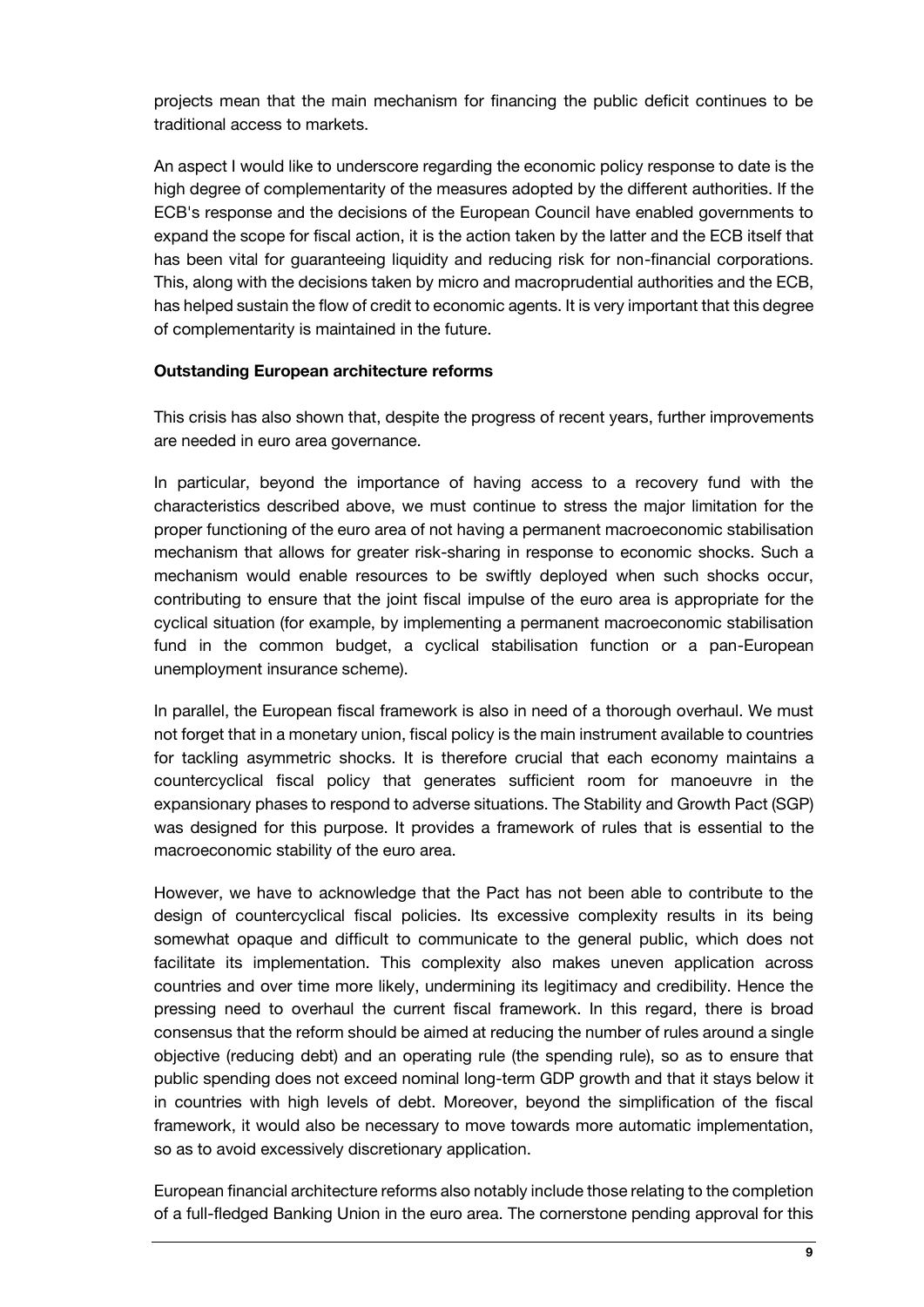Union is a fully mutualised European Deposit Guarantee Scheme. In this regard, it is worth reiterating here that the financial channel, and the credit channel in particular, should be a means of risk-sharing among private agents in the European economy to complement and reinforce the public channels I mentioned earlier. Moreover, these private channels are particularly important in episodes of deep-seated economic contraction, insofar as they mitigate the possibility of these episodes posing an element of financial instability that would only prolong and exacerbate the contraction.

In my opinion, the early announcement of a credible commitment to the full completion of the Banking Union, even were it to come about at a later date, would be a decisive contribution to ensuring euro area financial stability, both in the coming months and over a medium-term horizon.

Further, it is necessary to equip the European regulatory framework<sup>10</sup> to deal with a hypothetical systemic crisis, to address the problem of the liquidity of institutions under resolution, and to analyse the possible role of asset management companies in the event of severe impairment of European financial institutions' balance sheets. EU Member States should also move swiftly to reach an agreement on creating a common European procedure for the administrative winding-up of credit institutions.

Lastly, we should not overlook the importance of making headway on the agenda of measures for the capital markets union project. In October, the European Commission launched a new action plan, identifying 16 areas for action to drive the project forward. I would like to highlight some of the most significant ones: supervisory convergence; sustainable finance to consolidate European leadership worldwide; changing the regulatory treatment of securitisations to strengthen banks' lending capacity; or promoting market financing to SMEs and the development of venture capital markets.

In general, progress on these and other key matters, such as the creation of a European safe asset, is a complex task that requires the adoption of measures and regulatory changes in a wide variety of areas, and entails the full implication not only of EU authorities, but also of the Member States. It is crucial that the authorities concerned have the firm political will to implement the required measures and do away with barriers and red lines. In short, to avoid a piecemeal approach and the loss of momentum, the utmost political ambition must be mobilised.

## **Conclusion**

1

Allow me to conclude. The pandemic has led to an unprecedented economic crisis, followed by a recovery that is still partial and uneven and subject to a great deal of uncertainty, especially against the backdrop of the second wave of the pandemic that we are currently living through.

In this case, there has been a forceful European economic policy response. A common response that encompasses not only monetary and macro and microprudential policy, but

<sup>&</sup>lt;sup>10</sup> See speech by the Governor of the Banco de España "[Banking resolution: firm foundations for stability](https://www.bde.es/f/webbde/GAP/Secciones/SalaPrensa/IntervencionesPublicas/Gobernador/Arc/Fic/hdc081020en.pdf)", October 2020.